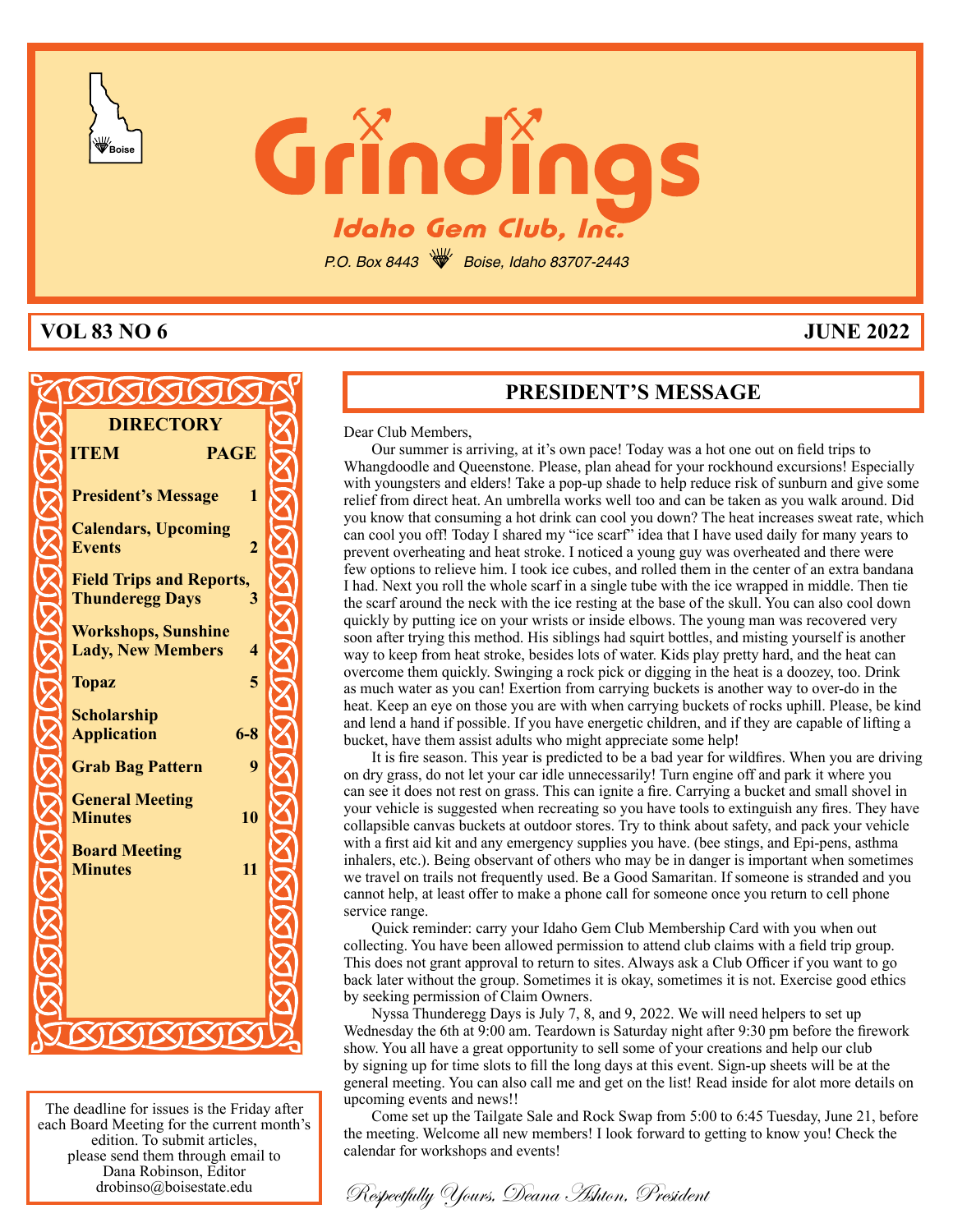**18 19 20 21 22 23 24**

**Meeting Workshop 7 pm 6-8:45 pm**

**25 26 27 28 29 30**

**General**<br>**Meeting**<br>7 pm

|                                                           |                                          |                                                          | <b>JUNE</b>    |                                |                                                  |                                                                                      |              |                                                 |                                        | <b>JULY</b>                                                           |                                                  |                           |                                                                   |
|-----------------------------------------------------------|------------------------------------------|----------------------------------------------------------|----------------|--------------------------------|--------------------------------------------------|--------------------------------------------------------------------------------------|--------------|-------------------------------------------------|----------------------------------------|-----------------------------------------------------------------------|--------------------------------------------------|---------------------------|-------------------------------------------------------------------|
| <b>SUN</b>                                                | <b>MON</b>                               | TUE                                                      | <b>WED</b>     | THU                            | <b>FRI</b>                                       | <b>SAT</b>                                                                           | $\rm SUN$    | <b>MON</b>                                      | <b>TUE</b>                             | <b>WED</b>                                                            | <b>THU</b>                                       | <b>FRI</b>                | SAT                                                               |
|                                                           |                                          |                                                          | $\mathbf{1}$   | $\overline{2}$                 | 3                                                | $\overline{\mathbf{4}}$<br><b>Field Trip</b><br><b>Beacon Hill</b><br><b>Nodules</b> |              |                                                 |                                        |                                                                       |                                                  | 1                         | $\mathbf{2}$<br>Due to Holiday<br>Workshop<br>Cancelled           |
| 5                                                         | 6                                        | $\overline{7}$                                           | 8              | 9                              | 10                                               | 11                                                                                   | 3            | $\overline{\mathbf{4}}$                         | 5                                      | 6                                                                     | $7\phantom{.0}$                                  | 8                         | 9                                                                 |
| <b>Field Trip</b><br><b>Beacon Hill</b><br><b>Nodules</b> | <b>ROLE</b><br>Workshop<br>$6 - 8:45$ pm | <b>Board</b><br><b>Meeting</b><br>7 <sub>pm</sub>        |                |                                |                                                  | <b>Field Trip</b><br>Whangdoodle/<br><b>Queenstone</b>                               |              | Due to Holiday<br>Workshop<br>Cancelled         |                                        | <b>Board</b> Thunderegg<br>Meeting   Days, Nyssa<br>7 pm Set-up, 9 am | <b>Thunderegg</b><br>Days, Nyssa<br>$10$ am-9 pm | Thunderegg<br>Days, Nyssa | <b>Thunderegg</b><br>Days, Nyssa<br>10 am-9 pm 10 am-9:30 pm      |
| 12                                                        | 13                                       | 14                                                       | 15             | 16                             | 17                                               | 18                                                                                   | 10           | 11                                              | 12                                     | 13                                                                    | 14                                               | 15                        | 16                                                                |
|                                                           |                                          |                                                          |                |                                |                                                  | <b>Kid's Day</b><br>Workshop<br>$10$ am-2 pm                                         |              |                                                 |                                        |                                                                       |                                                  |                           |                                                                   |
| 19                                                        | 20                                       | 21                                                       | 22             | 23                             | 24                                               | 25                                                                                   | 17           | 18                                              | 19                                     | 20                                                                    | 21                                               | 22                        | 23                                                                |
|                                                           |                                          | General<br><b>Meeting</b><br>7 pm                        |                | <b>Workshop</b><br>$6-8:45$ pm |                                                  |                                                                                      |              |                                                 | Picnic<br>Meeting<br>6 pm              |                                                                       | <b>Workshop</b><br>$6 - 8:45$ pm                 |                           |                                                                   |
| 26                                                        | 27                                       | 28                                                       | 29             | 30                             |                                                  |                                                                                      | $^{24}_{31}$ | 25                                              | 26                                     | 27                                                                    | 28                                               | 29                        | 30                                                                |
|                                                           |                                          |                                                          |                |                                |                                                  |                                                                                      |              |                                                 |                                        |                                                                       |                                                  |                           | <b>Workshop</b><br>10 am-2 pm                                     |
|                                                           |                                          |                                                          | <b>AUGUST</b>  |                                |                                                  |                                                                                      |              |                                                 |                                        | <b>SEPTEMBER</b>                                                      |                                                  |                           |                                                                   |
| $\rm SUN$                                                 | <b>MON</b>                               | TUE                                                      | <b>WED</b>     | THU                            | <b>FRI</b>                                       | SAT                                                                                  | $\rm SUN$    | <b>MON</b>                                      | TUE                                    | <b>WED</b>                                                            | <b>THU</b>                                       | FRI                       | <b>SAT</b>                                                        |
|                                                           | <b>ROLE</b><br>Workshop<br>$6 - 8:45$ pm | $\overline{2}$<br><b>Board</b><br><b>Meeting</b><br>7 pm | $\overline{3}$ | 4                              | $\overline{\mathbf{5}}$                          | 6                                                                                    |              |                                                 |                                        |                                                                       | 1                                                | $\boldsymbol{2}$          | $\overline{\mathbf{3}}$                                           |
| 7                                                         | 8                                        | 9                                                        | 10             | 11                             | 12                                               | $\overline{13}$                                                                      | 4            | 5                                               | 6                                      | 7                                                                     | 8                                                | 9                         | 10                                                                |
|                                                           |                                          |                                                          |                |                                | <b>Field Trip-</b><br><b>Hampton</b><br>Obsidian | <b>Glass Buttes/</b><br><b>Butte, Palisade</b>                                       |              | <b>ROLE</b><br><b>Workshop</b><br>$6 - 8:45$ pm | <b>Board</b><br><b>Meeting</b><br>7 pm |                                                                       |                                                  |                           | <b>Field Trip</b><br><b>Texas Springs</b><br><b>Pink Limbcast</b> |
| 14                                                        | 15                                       | 16                                                       | 17             | 18                             | 19                                               | 20                                                                                   | 11           | 12                                              | 13                                     | 14                                                                    | 15                                               | 16                        | 17                                                                |
| Weekend                                                   |                                          | Picnic                                                   |                |                                |                                                  | <b>Kid's Dav</b>                                                                     |              |                                                 |                                        |                                                                       |                                                  |                           |                                                                   |

# **ACTIVITY CALENDAR**



**Workshop 10 am-2 pm**

# **Upcoming Events**

- **Viva Las Vegas Rocks, Rocks, Gems & Jewelry Show**, June 17-19, 2022. Presented by Southern Nevada Gem & Mineral Society and hosting the Rocky Mountain Federation of Mineralogical Societies Conference. Held at The Orleans Hotel and Casino, 4500 W. Tropicana Ave., Las Vegas, NV
- **Sublette County Rock Hounds' Annual Gem & Mineral Show**, June 17-19, 2022. Sublette County Fairgrounds, Events Center, 10937 Hwy. 189, Big Piney, WY
- **Kemmerer Fossil & Mineral Expo**, June 17-18, 2022. South Lincoln Training & Event Center, 215 Hwy. 233, Kemmerer, WY
- **Bitterroot Gem and Mineral Show**, June 18-19, 2022. Ravalli County Fairgrounds, 100 Old Corvalis Rd., Hamilton, MT

**Ely Rock Show**, June 25-26, 2022. White Pine Public Museum, 2000 Aultman St., Ely, NV

**Thunderegg Days**, July 7-9, 2022. South Park, S. 7th St. and Reece Ave., Nyssa, OR

**21 22 23 24 25 26 27**

**Excursion, Meeting Workshop Workshop Burns area 6 pm 6-8:45 pm 10 am-2 pm**

**28 29 30 31**

Page 2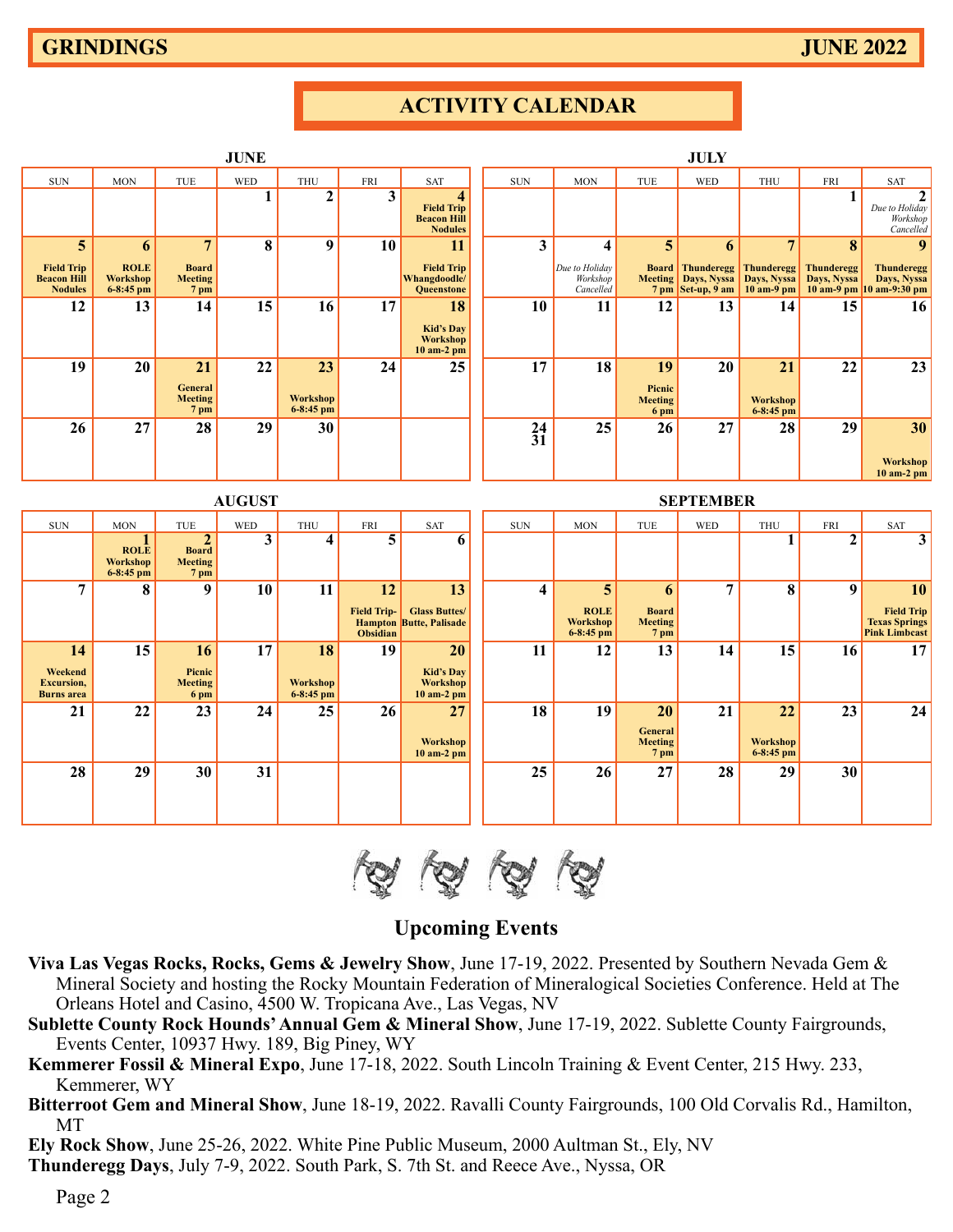# **IDAHO GEM CLUB MEMBER FIELD TRIPS**

| <b>July 7-9</b> | Nyssa ThunderEgg Days Event,          |
|-----------------|---------------------------------------|
|                 | Thundereggs and Geodes                |
| Aug. 12, 13, 14 | Glass Buttes/Hampton Butte, Palisades |
|                 | Obsidian and Petrified Wood           |
|                 | Overnight Trip                        |
| Sept. 10, 11    | Texas Springs, Jackpot, NV            |
|                 | Pink Limb Casts                       |
| Oct. 8          | McDermit/Caldera Rock Shop            |
|                 | Gary Green Jasper, Thundereggs,       |
|                 | Petrified Wood, Purple Cow Agate      |
|                 |                                       |

# **JUNE FIELD TRIPS REPORT**

*by Deana Ashton*

#### **June 4,5 2022 Beacon Hill Claim**

The Saturday trip was almost certain to be cancelled, many headed for home at the Rest Area. Storms were rolling in. At the gate, however, Doug encouraged us to give it a try with the few people waiting for access. A small group was able to collect for a few hours. Apologies to those who decided to return home. We were completely rained out and had to cancel Sunday. This October we will set a date to return. Please remember, absolutely no person is permitted to access our Beacon Hill Claims without permission from Doug and Willa Renken. Violators who get stupid and jeopardize our relations with ranchers and will be handed over to Willa. Your club membership and prosecution is too big a price for a rock.

#### **June 11, 2022 Whangdoodle Opal and Queenstone Jasper Claims**

9 vehicles and 35 people followed our leader, Don Dixon, out to the Queenstone claims. We all found some material but, most importantly, we found an area that will be suggested for mining work. Thanks to all members for scouting the hills!

At noon, we headed up to the Whangdoodle Claim. Several people parked just inside the gate and hitched rides in to the digging area.

This was the most productive trip to this claim I've been on in 15 years! We had a blended family of 8 children who all found some amazing fire opal. Chuck Goertzen's niece brought her kids where he took her as a child! With all adults figuring out spots to hunt, and help understanding the geography, everyone left happy. I asked the 8 kids to bring opals to our June 21st meeting to show everyone and to tell us how they succeeded! Great trip everyone!

# **JULY FIELD TRIP**

The July field trip will be occuring at Nyssa Thunderegg Days in Nyssa, OR. The Nyssa Chamber of Commerce is seeking volunteers to lead field trips to the Owyhees on Friday and Saturday. Please contact Nyssa Chamber of Commerce to fill an important role for this event!

Our Field Trips will depend on if someone steps up and becomes a Field Trip Guide. Watch for updated information to come.

#### **Nyssa Thunderegg Days July 7, 8, 9, 2022**

This event is held an hour away from Boise at South Park in Nyssa, OR. Rock, gem and mineral vendors and craftsman sell jewelry, rough rock, slabs, and of course, thundereggs and geodes. On Friday and Saturday, they have Field Trips (see above box), live music and lots of food vendors. Our booth is a 10x30 big tent featuring Rock Flat Minerals with their amazing Water Flume Gem Mining Exhibit. Rick Corbett will be demonstrating Genie Cabochon cutting and selling his wirewrap pendants. There will be two genies so others can also help demonstrate. You can also come out and demonstrate wire-wrapping! Anyone wishing to help pass out IGC brochures and show people what we do as a club is welcome to also sell items they have during their time shift.

The show is open from 10:00 am to 9:00 pm each day. Hanging out in the tent, providing water for thirsty dogs, meeting lots of people, talking rocks and listening to live music is extremely enjoyable. Sign-up to help out and learn alot about rocks from Dr. Phil! Willa and Doug have a big booth next door as well.

Please volunteer to help set-up on Wednesday from 9:00 am to around 2:00 pm. Daily shifts need to be filled with any members wanting to volunteer and have fun. Daily help is needed securing tent for the evening windstorms and raising the tent each morning.

We will have a sign-up sheet at the next general meeting. It is really fun to help out at the booth and talk to everyone coming by. We will be selling building fund items and you may also bring your own creations to sell.



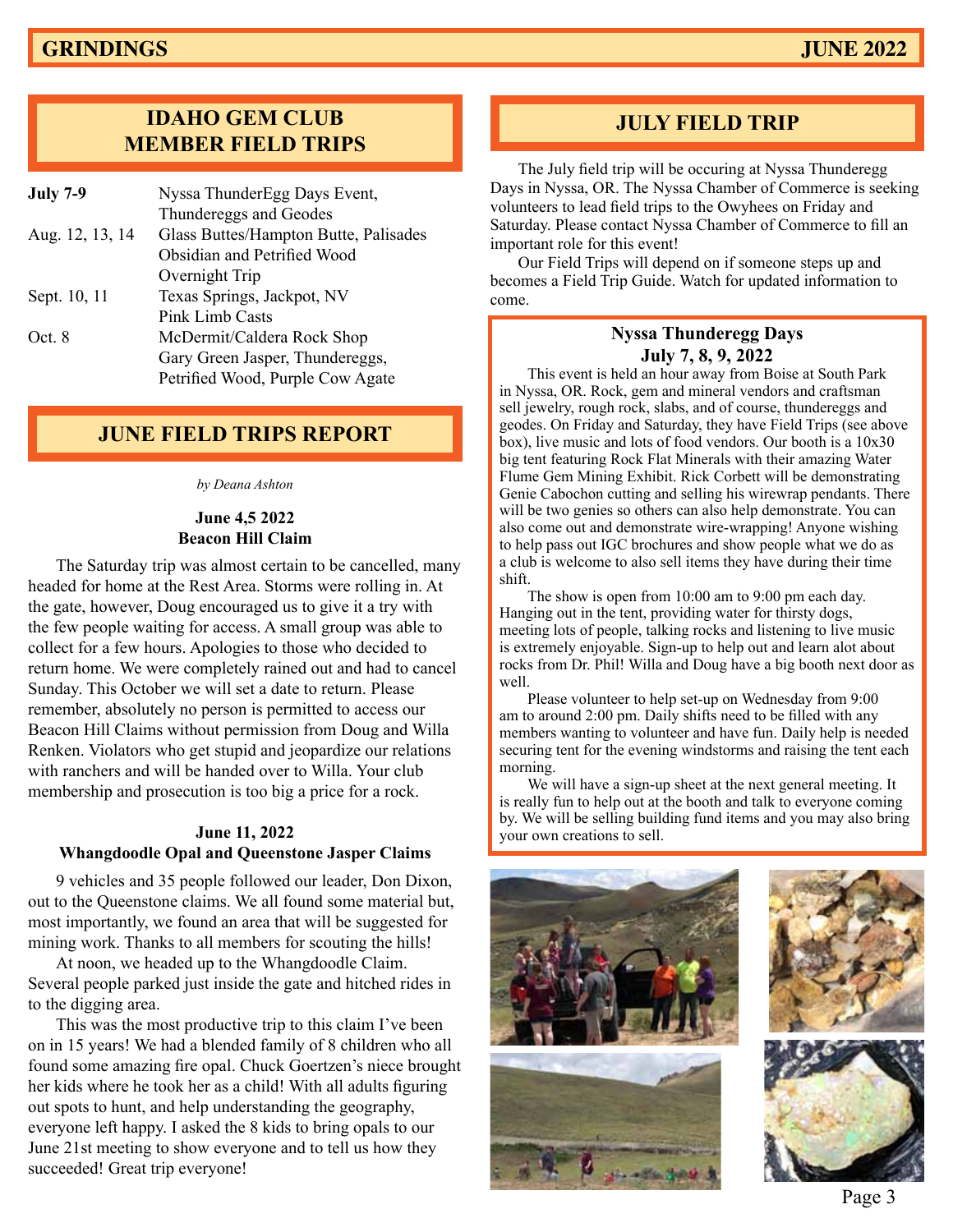# **WORKSHOPS**

See the calendar for upcoming workshop dates! Come cut your rocks and learn cabochon making! Brent Stewart, Rick Corbett, Liz Warner keeps the club lapidary workshop operating year round.

Third Thursday of each month from 6:00 pm-8:45 pm Saturday the week after general meeting -- 10:00 am-2:00 pm

#### **WORKSHOP LOCATION**

2620 W. Idaho St., Boise, ID Next door to Stewart's Gem Shop

\$5 Fee for each visit (kids free)



# **WELCOME NEW MEMBERS**

Julie & John Evans John Wright Kay Caldwell Brenda Critell Jim & Katie Wilson Kathi Wilson Linda Schlosser & Kim Cordova Amanda & Bill Todd Leah & Ella Wright Corbin Todd Eric & Devon Jacobsen

# **SUNSHINE LADY REPORT**

By Deana Ashton

Larry Ridley is having surgery soon and all of us wish him a successful operation and a speedy full recovery! Keep him in your thoughts and prayers!

IGC Sunshine Lady sends cheerful greetings to club members needing , get well wishes, sympathy and anniversary expressions. If you know someone in need of cheer or attention, Please text or call Deana at 208-794-5628.



We tried to cut it with a diamond saw and after 10 minutes, this was all the damage that it did.

**Two links** any idea as to what it could be, **i f** would be willing to entertain ith a diamond saw any ideas. Maybe the driller's is was all the found something to throw down the hole to drive me crazy. **p://amfed.org/news/default.htm** Silver, Silicon, and a bunch of  $T_{\text{t}}$  on  $\alpha$ .  $\bullet$  ther stuff including a small  $M<sub>1</sub>$  amount of Gold. I found it in a "Caved" area, so it would be Check out the weird specimen I found in the core. It is definitely metallic, I believe it is natural (it has crystals growing on it). We hit it with the XRF gun and it has: Iron, Tungsten, Copper, Tin, really hard to pinpoint exactly where it came from. I don't think it could be slag either. If any Geologists out there have crazy. *Robin Solt*

# **WELCOME NEW JUNIORS**

James Wilson Teddy Wilson Jocelyn Jacobsen Porter Jacobsen Nora Jacobsen

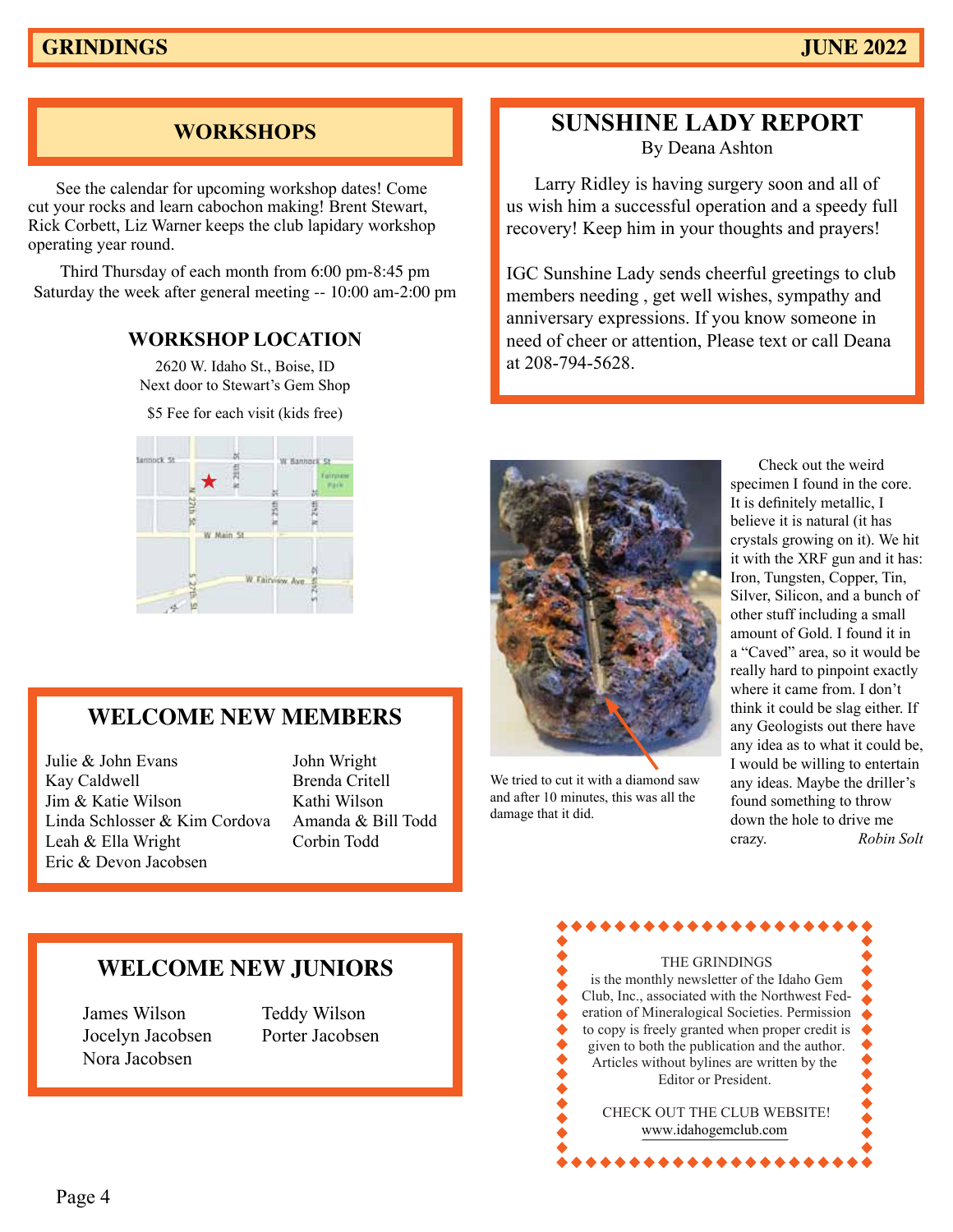# **GRINDINGS JUNE 2022**

# **TOPAZ**

Topaz is a silicate mineral of aluminium and fluorine with the chemical formula  $AI_2SiO_4(F,OH)_2$ . It is one of the hardest naturally occurring minerals and has a relatively low index of refraction. It occurs in many places in the world and is used as a gemstone in jewelry and other adornments.

Common topaz in its natural state is colorless, though trace element impurities can make it pale blue or golden brown to yellow orange. Topaz is often treated with heat or radiation to make it a deep blue, reddish-orange, pale green, pink, or purple. Although it is often associated with golden yellow and blue, it comes in a variety of colors,



including colorless. The rarest are natural pinks, reds, and delicate golden oranges, sometimes with pink hues.

#### **Etymology**

The name "topaz" is usually derived from the Greek Τοpáziοs or Τοpáziοn and the name topaz was first applied to the mineral now known by that name in 1737. Ancient Sri Lanka exported native oriental topazes to Greece and ancient Egypt. Pliny said that Topazos is a legendary island in the Red Sea and the mineral "topaz" was first mined there. Alternatively, the word topaz may be related to the Sanskrit word "tapas", meaning "heat" or "fire". In the Middle Ages, the name topaz was used to refer to any yellow gemstone, but in modern times it denotes only the silicate described above.

#### **History**

An English superstition held that topaz cured lunacy.The ancient Romans believed that topaz provided protection from danger while traveling. During the Middle Ages, it was believed that attaching the topaz to the left arm protected the owner from any curse and warded off the evil eye. It was also believed that wearing topaz increased body heat, which would enable people to relieve a cold or fever. In Europe during the Middle Ages, topaz was believed to enhance mental powers. Orange topaz, also known as precious topaz, is the conventional birthstone for November, the symbol of friendship and the state gemstone of Utah. Blue topaz is the state gemstone of Texas.

#### **Colored Topaz**

Topaz in its natural state is colorless, often with a greyish cast. It also occurs as a golden brown to yellow which makes it sometimes confused with citrine, which is less valuable. The specific gravity of all shades of topaz, however, means that it is considerably heavier than citrine and this difference in weight can be used to distinguish



two stones of equal volume. Also, if the volume of a given stone can be determined, its weight if topaz can be established and then checked with a sensitive scale. Likewise, glass stones are also much lighter than equally sized topaz.

A variety of impurities and treatments

may make topaz wine red, pale gray, reddish-orange, pale green, or pink (rare), and opaque to translucent/transparent. The pink and red varieties come from chromium replacing aluminium in its crystalline structure.

Imperial topaz is yellow, pink (rare, if natural) or pink-orange. Brazilian imperial topaz can often have a bright yellow to deep golden brown hue, sometimes even violet. Many brown or pale topazes are treated to make them bright yellow, gold, pink, or violet colored. Some imperial topaz stones can fade on exposure to sunlight for an extended period of time. Naturally occurring blue topaz is quite rare. Typically, colorless, gray, or pale yellow and blue material is heat treated and irradiated to produce a more desired darker blue. Mystic topaz is colorless topaz which has been artificially coated via a vapor deposition process giving it a rainbow effect on its surface.

Although very hard, topaz must be treated with greater care than some other minerals of similar hardness (such as corundum or diamond) because of a weakness of atomic bonding of the stone's molecules along one or another axial plane. This gives topaz a tendency to break along such a cleavage plane if struck with sufficient force.



Topaz has a relatively low index of refraction for a gemstone, and so stones with large facets or tables do not sparkle

as readily, though quality colorless topaz sparkles and shows more "life" than similarly cut quartz. When given a typical "brilliant" cut, topaz may either show a sparkling table facet surrounded by deadlooking crown facets or a ring of sparkling crown facets with a dull well-like table. It also takes an exceptionally fine polish, and can sometimes be distinguished from citrine by its slippery feel alone (quartz cannot be polished to this level of smoothness).

Another method of distinguishing topaz from quartz is by placing the unset stone in a solution of bromoform or methylene iodide. Quartz will invariably float in these solutions, whereas topaz will sink.

#### **Localities and Occurrence**

Topaz is commonly associated with silicic igneous rocks of the granite and rhyolite type. It typically crystallizes in granitic pegmatites or in vapor cavities in rhyolite lava flows including those at Topaz Mountain in western Utah and Chivinar in South America. It can be found with fluorite and cassiterite in various areas including the Ural and Ilmensky Mountains of Russia, in Afghanistan, Sri Lanka, Czech Republic, Germany, Norway, Pakistan, Italy, Sweden, Japan, Brazil, Mexico, Australia, and Nigeria.

Brazil is one of the largest producers of topaz. Some clear topaz crystals from Brazilian pegmatites can reach boulder size and weigh hundreds of pounds. Large, vivid blue topaz specimens from the St. Anns mine in Zimbabwe were found in the late 1980s. Colorless and light-blue varieties of topaz are found in Precambrian granite in Mason County, Texas, within the Llano Uplift.

*Faceted gem photos courtesy of Robert Coggins.*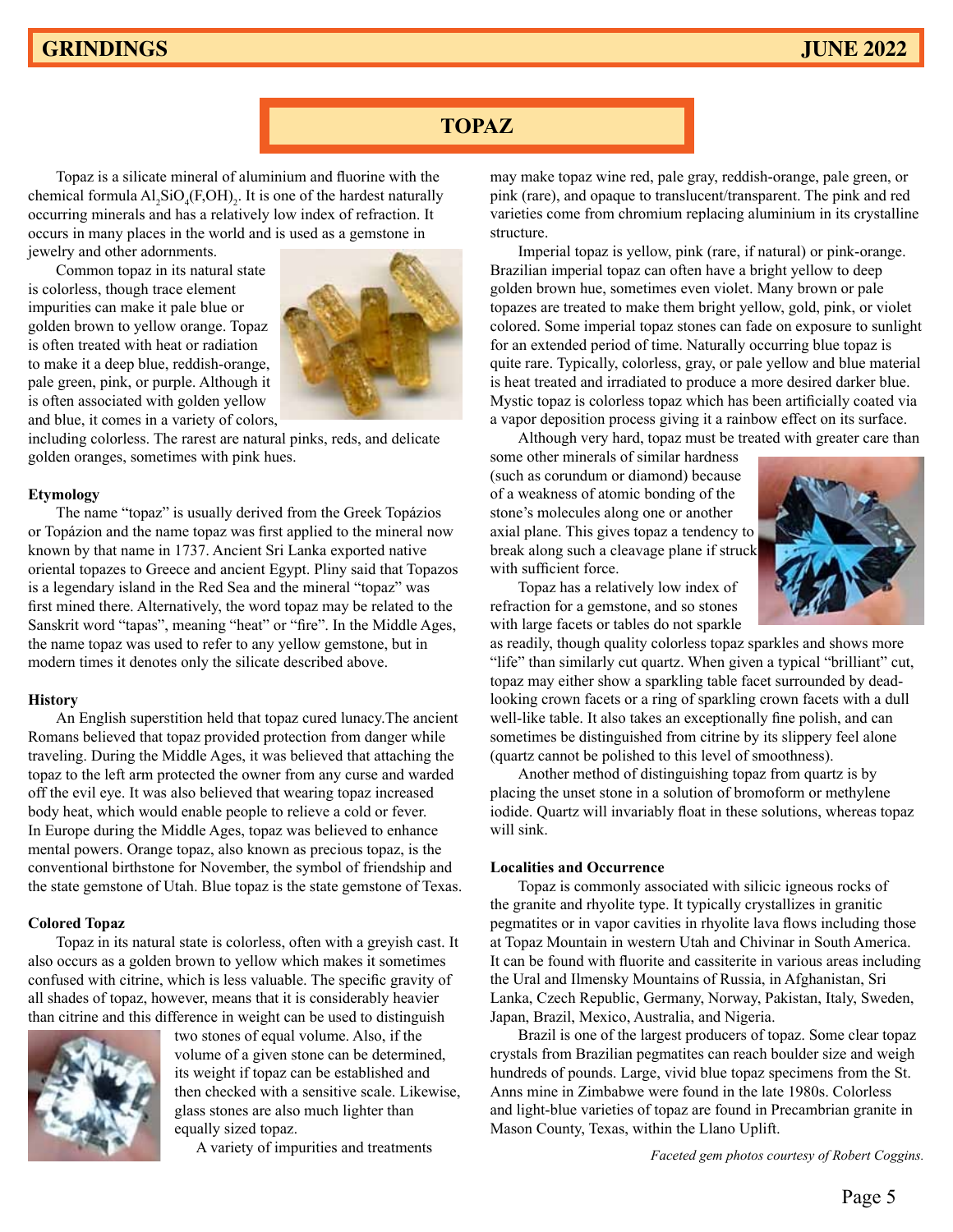# **SCHOLARSHIP APPLICATION**

# **Application**

# **Earth Science Scholarship Awarded by the Idaho Gem Club, Inc.**

Description: The Idaho Gem Club, Inc., a 501c3 non-profit organization devoted to promoting "the interests of its members in mineralogy, geology, gemology, the art of lapidary and kindred arts and sciences" is offering a \$500 scholarship for to help defray the educational costs for a local undergraduate Earth science student (see eligibility criteria below).

Eligibility: Applicants must be a full time, undergraduate student majoring or minoring in Earth science (including geology, geophysics, and earth science education) at a two- or four-year college or university in the Treasure Valley region of Idaho during the 2022-2023 school year. Although not required, preference may be given to Idaho residents.

Terms of acceptance: The funds provided through this scholarship are to be used solely for the purpose of meeting the costs of undergraduate education, including tuition, books or materials, or field camp fees. Awardees are requested to visit a general meeting of the Idaho Gem Club, Inc. to give a short 15-20 minute presentation on an Earth science topic of general interest to our members.

Instructions: Please fill out in full the two page application form on the following pages. Note that as part of the application, a 1-2 page essay is required in addition to the information requested in the application. Applicants must have their application endorsed (via signature) by an Earth science faculty member at the institution they are attending during the 2022-2023 academic year. Completed applications should be received by **September 30, 2022** either by email (pneuhoff@yahoo.com) or at the following address:

**Scholarship chair person Idaho Gem Club Inc. P.O. Box 8443 Boise, Idaho 83707- 8443**

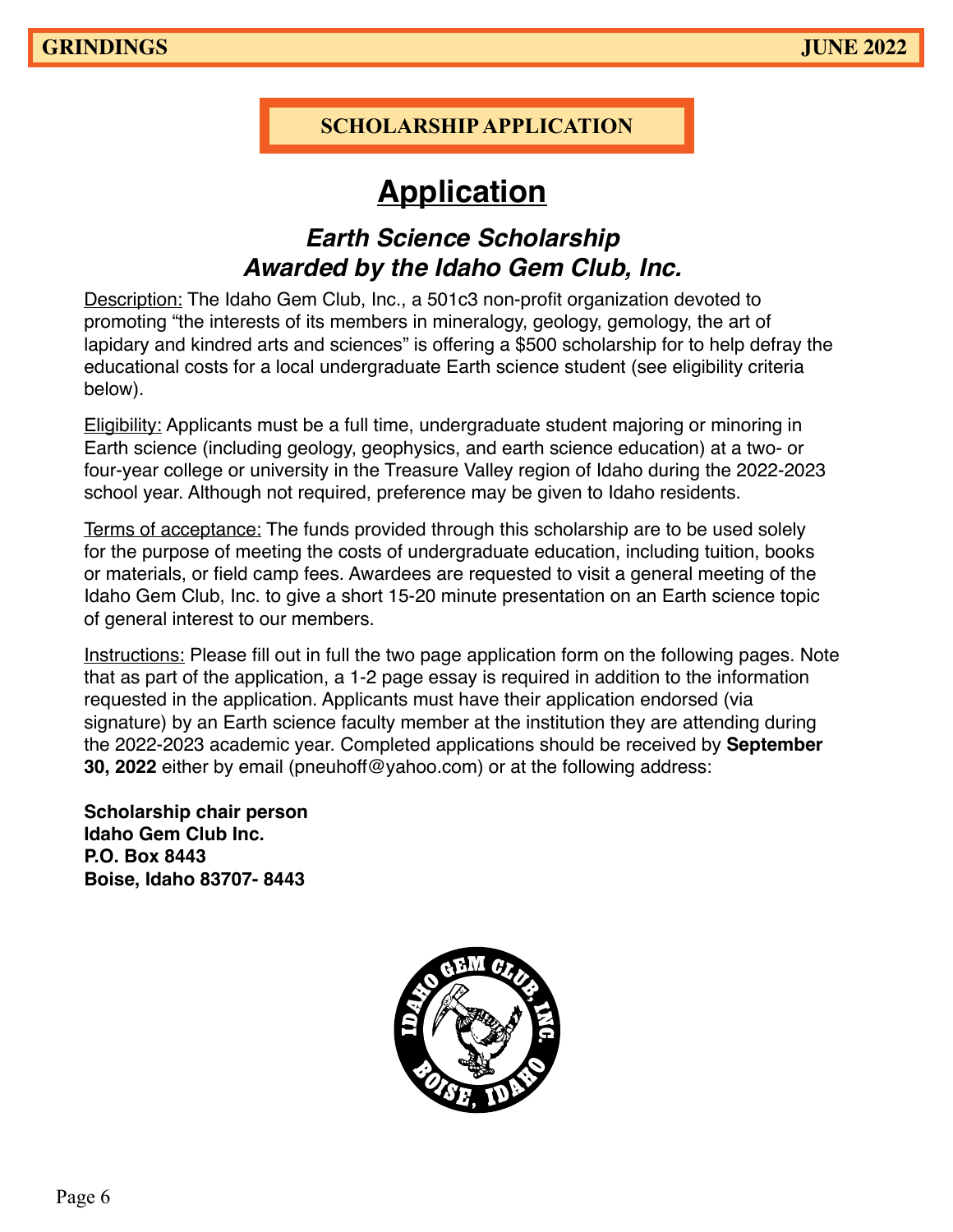# **IDAHO GEM CLUB, INC.**

# **FREE APPLICATION FOR EARTH SCIENCE SCHOLARSHIP**



The Idaho Gem Club Inc. is offering a \$500 scholarship for any full time college or university student majoring in Geology, Geophysics, or Earth Science Education.

Applications must be filled out and either emailed (pneuhoff@yahoo.com) or returned to:

**Scholarship chair person Idaho Gem Club Inc. P.O. Box 8443 Boise, Idaho 83707- 8443**

before September 30, 2022 to be eligible for the scholarship. Scholarship forms can be obtained in the Geology department or Financial Aid offices or on the web at http://www.idahogemclub.com

\_\_\_\_\_\_\_\_\_\_\_\_\_\_\_\_\_\_\_\_\_\_\_\_\_\_\_\_\_\_\_\_\_\_\_\_\_\_\_\_\_\_\_\_\_\_\_\_\_\_\_\_\_\_\_\_\_\_\_\_\_\_\_\_\_\_\_\_\_\_

 $\overline{\phantom{a}}$  , and the contribution of the contribution of the contribution of the contribution of the contribution of the contribution of the contribution of the contribution of the contribution of the contribution of the

**{Please type or print legibly; asterisk (\*) indicates required information}** 

**PERSONAL DATA** Name\*:

 $\mathcal{L}_\text{max}$  , and the contribution of the contribution of the contribution of the contribution of the contribution of the contribution of the contribution of the contribution of the contribution of the contribution of t Address\*:

Email: **Email:**  $\blacksquare$ 

| Local Phone*: |  |  |
|---------------|--|--|
|---------------|--|--|

| Are you a resident of Idaho*? |  |
|-------------------------------|--|
|                               |  |

Have you ever been a member of a gem or mineral club\*?

If yes give name and location\*: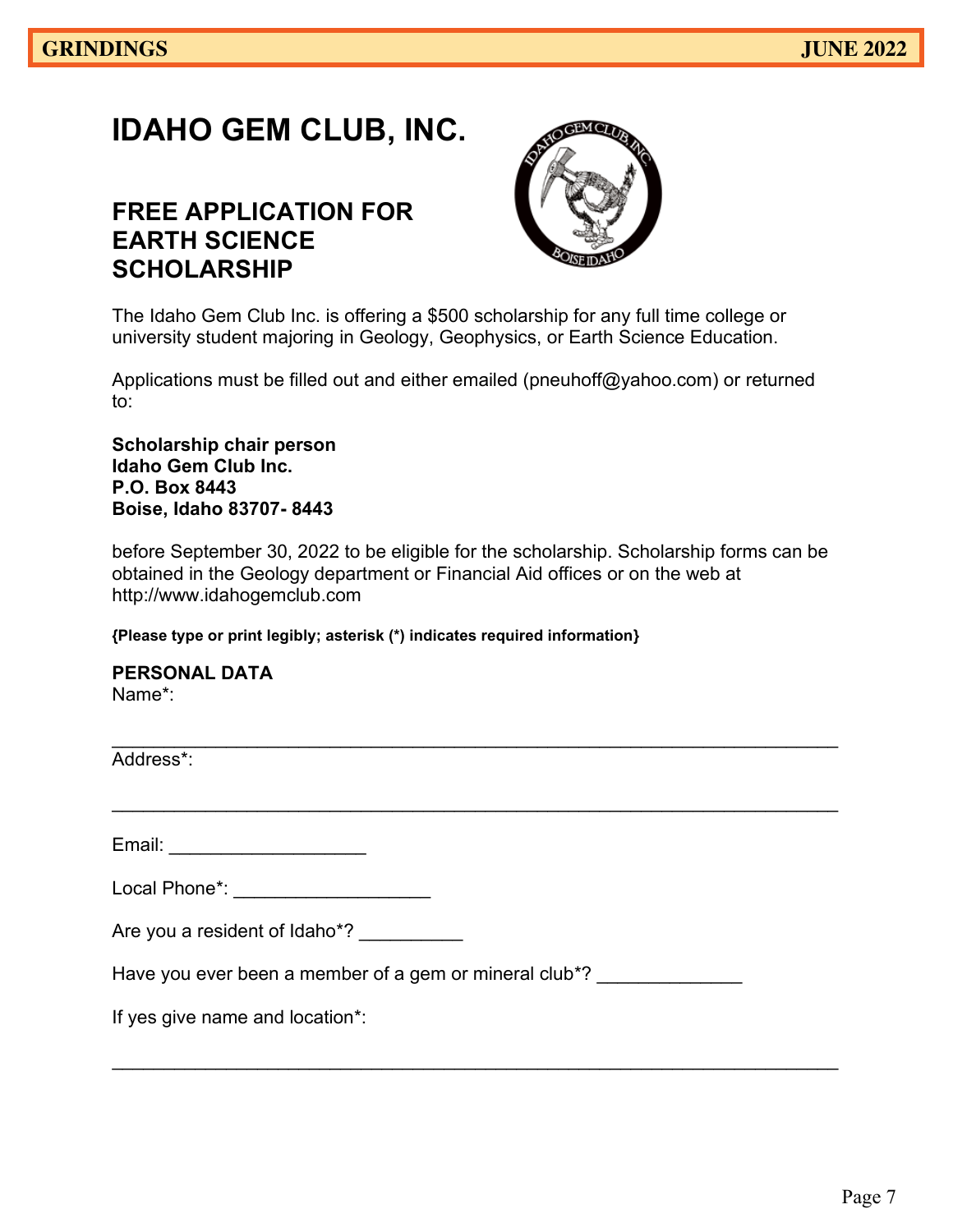College or University Attending\*:

Class Level (e.g., Sophomore, Junior, etc.) in 2016-2017\*:  $Major(s)$  and  $Minor(s)^*$ :

Department(s)\*: \_\_\_\_\_\_\_\_\_\_\_\_\_\_\_\_\_\_\_\_\_\_\_\_\_\_\_\_\_\_\_\_\_\_\_\_\_

 $\overline{\phantom{a}}$  , and the contribution of the contribution of  $\overline{\phantom{a}}$  , and  $\overline{\phantom{a}}$  , and  $\overline{\phantom{a}}$  , and  $\overline{\phantom{a}}$  , and  $\overline{\phantom{a}}$  , and  $\overline{\phantom{a}}$  , and  $\overline{\phantom{a}}$  , and  $\overline{\phantom{a}}$  , and  $\overline{\phantom{a}}$  , and

Current G.P.A.\*:

Name and department of Faculty member sponsoring application\*:

# **APPLICATION ESSAY\*:**

The Idaho Gem Club, Inc was formed for purposes that included promoting "the interests of its members in mineralogy, geology, gemology, the art of lapidary and kindred arts and sciences." Please write a 1-2 page essay describing your career goals, and how it will benefit the public good through application of your education in earth science to education, natural resource development and stewardship, hazard evaluation, or similar pursuits as a professional.

 $\overline{\phantom{a}}$  , and the contribution of the contribution of the contribution of the contribution of the contribution of the contribution of the contribution of the contribution of the contribution of the contribution of the

### **Note to applicants:**

The scholarship will be awarded at one of the Club's regular monthly meetings, held on the third Tuesday of each month. We are asking the recipient to present a short program (relating to earth science) at a meeting. Would you be willing to do this\*? \_\_\_\_

### **SIGNATURE**

By signing this application, you certify that the above is true and correct. Also, you certify that you will use Idaho Gem Club Inc. Scholarship funds only for the purpose of defraying the cost of attending an institution of higher education (i.e., tuition, books, etc.)

| <b>Student Signature*:</b> | Date*: |  |
|----------------------------|--------|--|
|                            |        |  |

I know the above student and certify that they are an earth science student in good standing and endorse their application.

Signature of faculty sponsor\*: \_\_\_\_\_\_\_\_\_\_\_\_\_\_\_\_\_\_\_\_\_\_\_\_\_\_\_\_\_\_\_\_\_Date\*: \_\_\_\_\_\_\_\_\_\_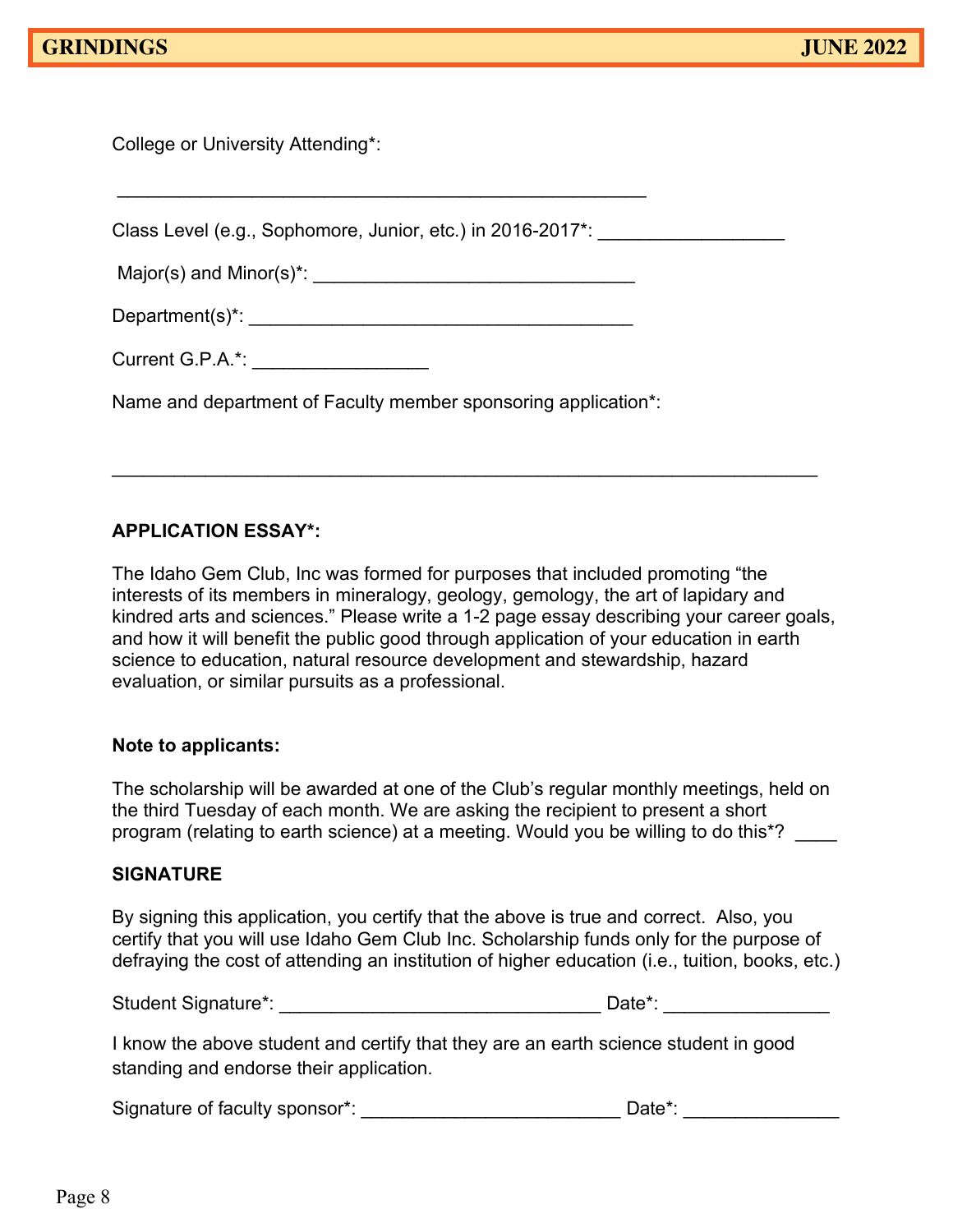**GRINDINGS September 2010**

# **GRAB BAG PATTERN**

**GRINDINGS AND SEPTEMBER 2010** AND SEPTEMBER 2010 AND SEPTEMBER 2010 AND SEPTEMBER 2010 AND SEPTEMBER 2010 AND SEPTEMBER 2010 AND SEPTEMBER 2010 AND SEPTEMBER 2010 AND SEPTEMBER 2010 AND SEPTEMBER 2010 AND SEPTEMBER 2010 A

For those who want to participate in the Grab Bag Sewing Contest, here are the instructions by Cathy Parsons from an earlier Grindings issue. For the new people, one can perfect sells grad bags filled with polished rocks at the show in February. We have the show in February. We have a the show in February. We have the show in February. We have the show in Febru For the new people, our club sells grab bags filled with polished rocks at the show in February. We

You can get 16 bags from one yard of 45" wide fabric. The easiest method of cutting out grab bags is to cut fabric into 6 1/2" strips and the width of your fabric. Press down 1/2" on the top edge of each strip. Following the pattern below, fold over the outer edges of the top hem and make the dog ears, then place your drawstring under the hem (but over the dog ears). You may want to place a few pins in the edge of the hem to make sure it stays put before you sew. Then sew each seam factory-style/chain stitching -- not cutting between each bag. So, if you cut out 4 strips from the yard of fabric, you are going to stitch down the top hem on all the bags before going to the next step.  $\frac{1}{2}$  and  $\frac{1}{2}$  always hold one yard of  $\frac{1}{2}$  which abits, the cases include of cutting our grav bags is to cut fabile  $\frac{1}{2}$  strips and the width of your fabric. Press down  $\frac{1}{2}$  on the top edge of each strip. Following the pattern fold over the other edges of the top hem and make the dog cars, then place your drawstring under the hem (but  $\frac{1}{2}$ the bag ears). You may want to place a few pins in the edge of the hem to make sure it stays put before you sew.  $\frac{1}{2}$  can see the method y-style  $\mathbf y$  yard of 45° wide fabric. The easiest method of cutting out grab bags is to cut fabric

Once the hems are stitched down (be careful not to catch the drawstring in the stitching), sew the bags, beginning at the opening where you've placed the "dog ears". Stop the needle at about 1/4" from the bottom of the bag and sew to the end. Then pull the finished bag out a bit and start the next bag. This method avoids any cutting of threads until all of the bags have been completed. Then you can cut threads and turn bags right-side out while watching TV.  $\mathcal{L}$  are fields are sub- $\frac{1}{2}$  in the official strip in the fold strip in the fold (you can cut on fold  $\frac{1}{2}$  inch pieces. Cut will be  $\frac{1}{2}$  in the  $\frac{1}{2}$  inch pieces. Cut each of  $\frac{1}{2}$  inch pieces. Cut each of  $\frac{1}{2}$  inch p

The strings should be made of any heavy cord or ribbon cut into approximately 14" lengths. Rug yarn is good, strong and colorful. Before sewing, press the folds with a hot iron or crease with the fingers to make the job easier. the strings should be made of any heavy cord or ribbon cut into approximately  $14^{\circ}$  lengths. Rug yarn is good,

The club is also accepting donations of fabric and yarn or ribbon ties at the general meetings.

Good Luck and Happy Sewing! factory-style-chain state  $\mathfrak{g}$  if  $\mathfrak{g}$  if  $\mathfrak{g}$  if  $\mathfrak{g}$  cutting from the 4 strips from the 4 strips from the 4 strips from the 4 strips from the 4 strips from the 4 strips from the 4 strips from the 4 s  $\alpha$  and frappy sewing.



**Fold the top down and stitch**

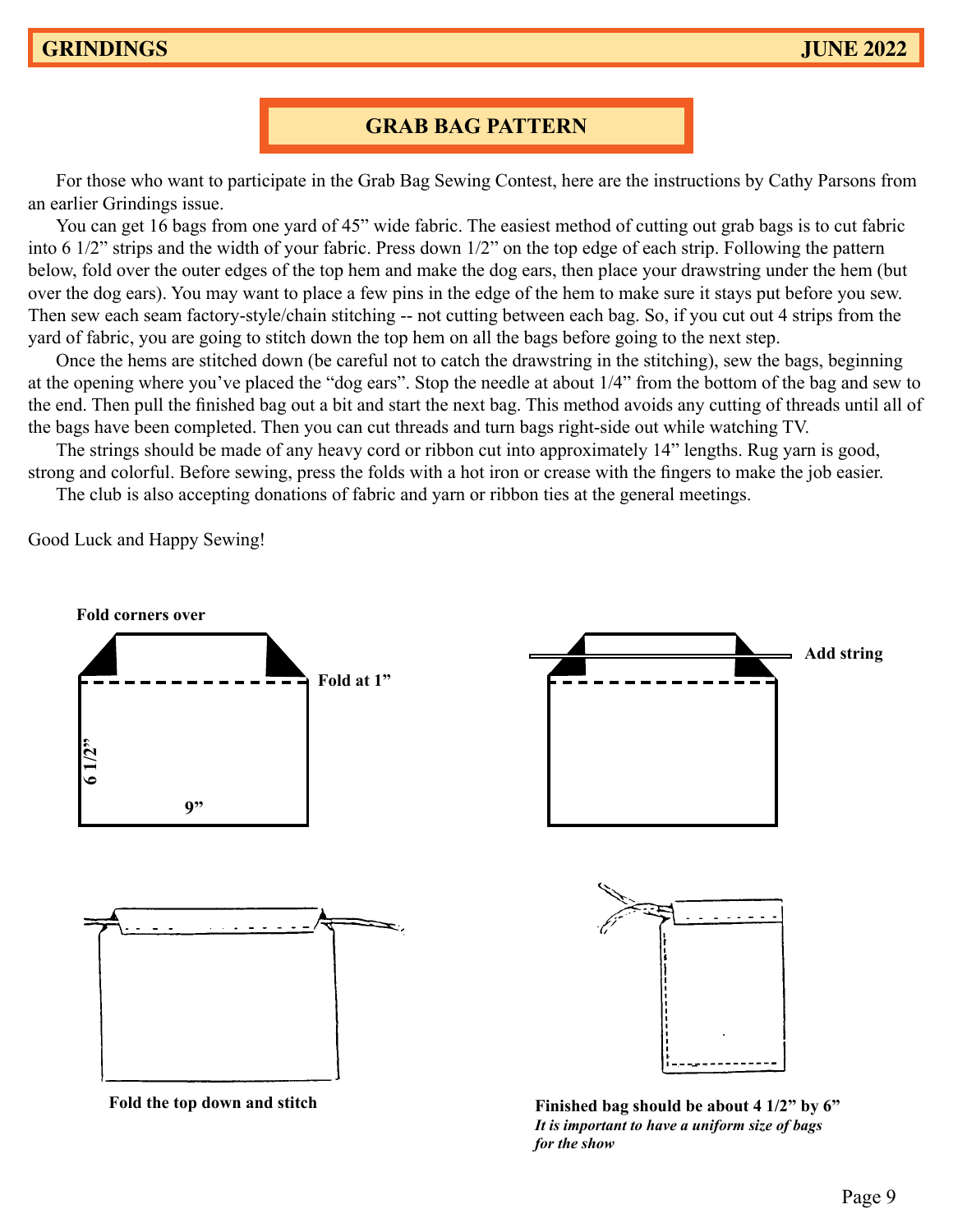# **GRINDINGS JUNE 2022**

# <u>JAARARARA</u> **GEM CLUB OFFICERS** PRESIDENT: Deana Ashton, 208-794-5628 gemdigger2014@outlook.com 1st VP: Willa Renken, 208-362-3941 wlr\_dkr@msn.com 2nd VP: Cheryl Link, 208-859-5098 clink@micron.com SECRETARY: Dana Robinson, 208-345-3823 drobinso@boisestate.edu TREASURER: Teresa Nebeker 208-890-4500, nebekert1@msn.com FEDERATION DIRECTOR: Randy Harrison, 208-342-2320 haveharleywilltravel4u@gmail.com FIELD TRIP GUIDES: Robert Garner and Desiree Bradley, 661-998-7333, cat\_eyes86@msn.com HISTORIAN: Cheryl Peterson 208-887-5363, cpete4421@gmail.com LIBRARIAN: Cheryl Lawson 208-995-6219, dizzyphalarope@gmail.com SUNSHINE LADY: Deana Ashton 208-794-5628, gemdigger2014@outlook.com GRINDINGS EDITOR: Dana Robinson 208-345-3823, drobinso@boisestate.edu **BOARD MEMBERS:** Brent Stewart, 208-863-9336 gene@stewartsgemshopinc.com Ed Moser, 208-340-8060 ed.moser15@gmail.com Rick Corbett, 208-890-2599 Jason Smith, 208-899-3899 sunshineandwine101@gmail.com Terri Frostrom, 208-407-2405 s\_tfrostrom@hotmail.com Dana Robinson, 208-345-3823 drobinso@boisestate.edu **WEBSITE:** www.idahogemclub.com **EMAIL:** info@idahogemclub.com

# **MINUTES OF THE IDAHO GEM CLUB GENERAL MEETING MAY 17, 2022**

Meeting called to order at 7:12 by Deana Ashton. The Pledge of Allegiance was recited and 12 guests and 3 new juniors were introduced. Rick drew winning tickets for door prizes for 5 juniors and 11 adults.

**Program:** Bill Nance was our speaker. He is the Curator of Anthropology and Ethnography at the Boone Science Building, College of Idaho. He presented an anthropological look at flintknapping peoples in the area and what they were using the tools for. More energy and time went into making the wooden or bone parts of tools, i.e., the handles and arrow shafts. The arrowheads were made by the hundreds. Bigger tools were used for making the wooden handles, etc. We were also given demonstrations by members of the Idaho Flintknappers group. They are very adept and knowledgeable in their craft and showed how to break off a "blank" to work with and how to manage the finer knapping for the edges. They would like to teach everyone how to knap. They usually meet at a member's house, so check their Facebook page. There is an event at Celebration Park as well as knap-ins (gatherings of like-minded knappers). At the end of the meeting several people tried it out. **Field Trip Report**: The May field trip to the Bennett Mountain area with Tony Funk and the Magic Valley club was well attended with 31 cars meeting 6 cars that were already there. Everyone found good things to collect.

Jess Fuhriman asked for interested members to help at a Pop-Up Table event on June 18th. She passed out flyers with contact information.

Weather permitting, June 4 and 5 will be the Beacon Hill field trip. We will be meeting at the Rest Stop just over the Oregon state line by Ontario at 8 am, leaving at 8:30 am. Camping is available at Steck Park if wanted. You will need chisels, sledge hammers, extra clothes, and lunch. You will need to dig for the geodes.

Emerals Creek is again open for reserving a time slot to dig for garnets.

**Secretary Report**: No report.

**Treasurer Report**: Teresa went over the finances for the club. A copy is available at the back table. Now that all bills are paid, Teresa let us know we had the best show income ever.

**Workshop Report**: Brent Stewart went over the workshop times and location. This month's workshops are on the 19th from 6-8:45 pm and the 28th from 10 am-2 pm. There is a \$5 fee for equipment usage. The workshops for June are ROLE on June 6th from 6-8:45 pm, and the regular workshop on June 23rd from 6-8:45 pm.

The first Kid's Day will be on Saturday June 18th from 10 am-2 pm. The next Kid's Day will be August 20th. Cost is \$10 for club members and \$20 for non-members. Any help will be greatly appreciated.

Willa Renken and Jason Smith completed alot of work on the genies to maintain them. If you are having a problem with a pump not working, please ask for help. Never use the genie without the water pump working. **Old Business:** No old business.

**New Business:** No new business.

Deana asked for any corrections to the minutes in the *Grindings* as printed. Cheryl made a motion to accept the minutes, Leon seconded, the membership voted and the motion passed.

Meeting adjourned at 8:40 pm.

Respectfully submitted, Dana Robinson, Secretary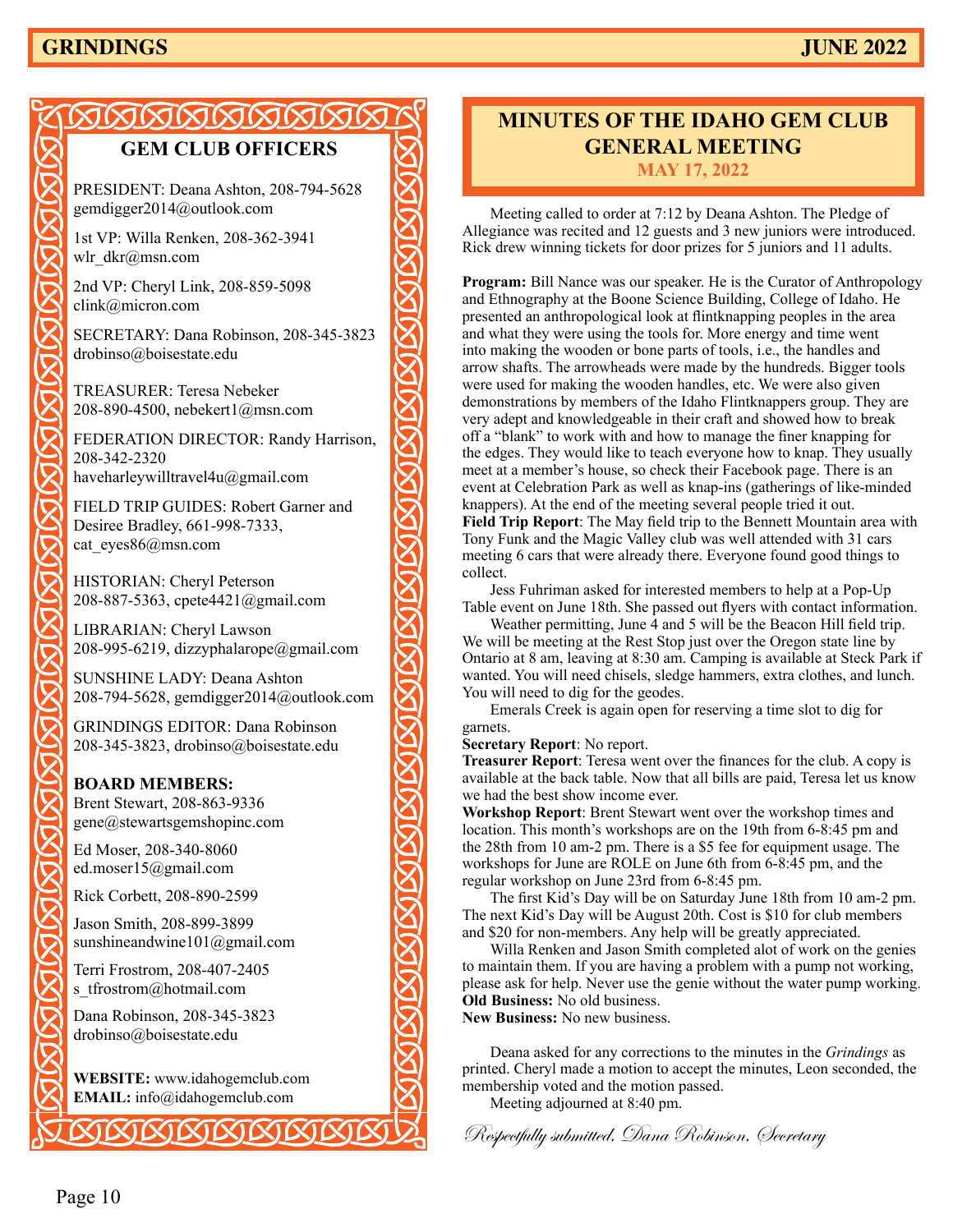# **MINUTES OF THE IDAHO GEM CLUB BOARD MEETING JUNE 7, 2022**

Deana Ashton called the meeting to order at 7:04 pm. **Present:** Deana Ashton, Rick Corbett, Teresa Nebeker, Jason Smith, Ed Moser, Willa Renken, Cheryl Link, Terri Frostrom, and Dana Robinson **Absent:** Brent Stewart

**Guest:** Sandy Blodgett

Deana asked for any corrections to the minutes as printed in the *Grindings*. Cheryl made a motion to accept the minutes, which was seconded by Willa. Board members voted, motion carried. **Treasurer Report** by Teresa Nebeker: Teresa went over the monthly financial statements. There was a question about a duplicate tubing purchase.

**Secretary Report**: No report.

**Youth Group Report**: No report.

**Budget Report**: Willa presented the budget sheet for 2022. The board went over the budget items. Deana asked about more funds for the Library but can come out of general fund if needed. There was discussion about the need to increase table fees for the show and rent tables instead of using the old ones. We also need to purchase another trailer for storage and a used one for rocks, plus a place to park them.

Dana made a motion to accept the Budget as presented, Cheryl seconded, the board voted and the motion carried. **Federation Report**: Since Randy Harrison isn't able to attend the federation meetings for voting, it was requested that Debbie Mitchell be a temporary voting representative for us at the NFMS meeting. **Field Trip Report**: The field trip will be to Queenstone and Whangdoodle. Best to check Whangdoodle on Friday to check access road. May need to park at gate and walk down. Possibly Ilsa Schriner and Don Nafus can lead into Queenstone.

The Beacon Hill trip was a little wet this year. Some people went home and the rest went in between the storms. They went out after things dried out a bit. Two vehicles did not have 4-wheel drive and couldn't make it in. They jumped in with others. Seven vehicles went in on Saturday, but Sunday had to be cancelled. A few folks went in to Hogg Creek on Sunday. Everyone found alot of stuff. We can't get into Hogg Creek as a group anymore.

**Workshop Report**: At the last workshop the Ameri-tool polisher was found to be damaged when it was brought in for use. Need to take it to Covington to determine what needs to be fixed. The upcoming workshops are all listed on the calendar.

**Old Business**: Cheryl reported on the cost for table liners to use for events. Plain liners are \$16 ea., fitted ones are \$26 ea. The printed ones are \$100-\$200 ea, runners are \$100, and vinyl signs are \$112.

Need to get Convex wheels for crosses, etc., for ROLE only. Cost is about \$900 for just one machine and is covered in budget. Also get a container for storage when not in use for ROLE workshop.

Some items were purchased from Jonathan's Estate sale. A collapsible ladder for \$10 and Display Boxes for \$70.

Sandy asked about purchasing the used black lights. Price should be between \$200-\$300.

**New Business:** No new business.

Seven new member applications were reviewed. One was denied due to not being from area to be able to participate. Ed made a motion to accept the remaining 6 new applications, Rick seconded, the board voted and the motion carried.

Meeting adjourned at 8:44 pm.





*Twila Gallaher at our table at Experience Idaho*



*Still plenty to be found at the Queenstone claims.*